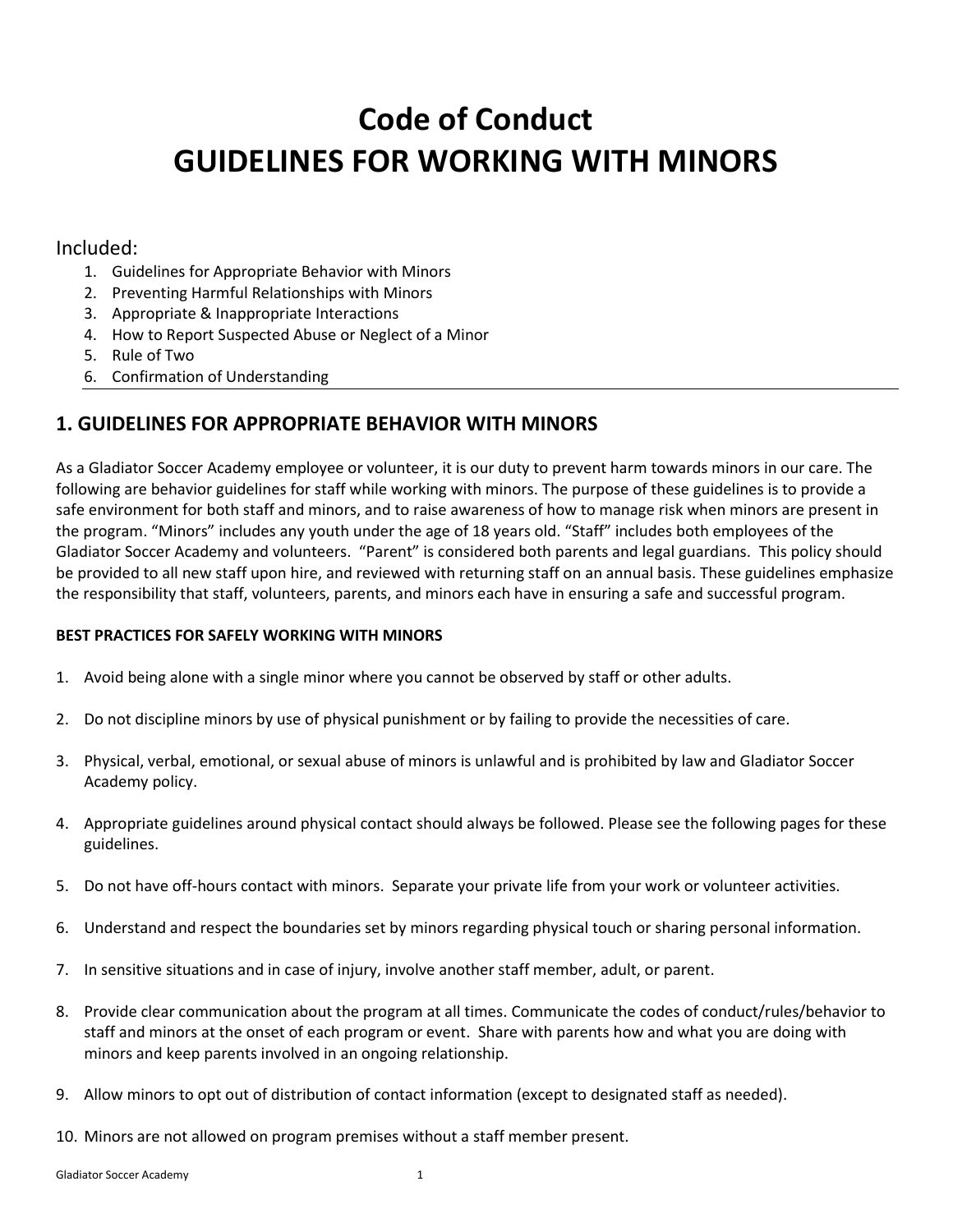- 11. No Internet social networking with minors for *personal* reasons or through personal profiles is allowed by staff. Networking through approved program sites/profiles may be used when the contact is related to programming.
- 12. Staff should understand the program emergency plan for responding to a crisis situation. In case of emergency, contact minor's emergency contact person as soon as possible.
- 13. Communicate to your program lead all situations that may be questionable or a possible breach of these guidelines. If you believe someone has perpetrated abuse or neglect, immediately and confidentially report such violation to Child Protective Services or the police, and follow University guidelines for internal reporting, as applicable.

### **2. PREVENTING HARMFUL RELATIONSHIPS WITH MINORS**

The following are specific actions staff can follow in order to avoid harmful relationships with minors.

- 1. Establish clear boundaries with minors, i.e. stating what are or are not appropriate conversation topics.
- 2. Do not have inappropriate physical contact (see chart below).
- 3. Treat all minors equitably, i.e. fairly and consistently. Avoid showing favoritism.
- 4. Do not discuss your personal life with minors.
- 5. Follow appropriate professional attire guidelines and avoid provocative or revealing attire.
- 6. Do not swear or tell off-color jokes.
- 7. Do not allow minors in your living quarters.
- 8. Do not transport minors in a private or operated vehicle without explicit program permission
- 9. Do not discuss your own or minor's sex life or activities.
- 10. Do not smoke or drink alcohol in the presence of minors.
- 11. Do not share sexually explicit literature, magazines, books, music, or videos except those in the context of a sanctioned, appropriate activity that relates to the educational objective of your program.
- 12. Seek support for high risk situations, such as discussions of very personal stories.
- 13. When in doubt, seek assistance from a program lead or supervisor.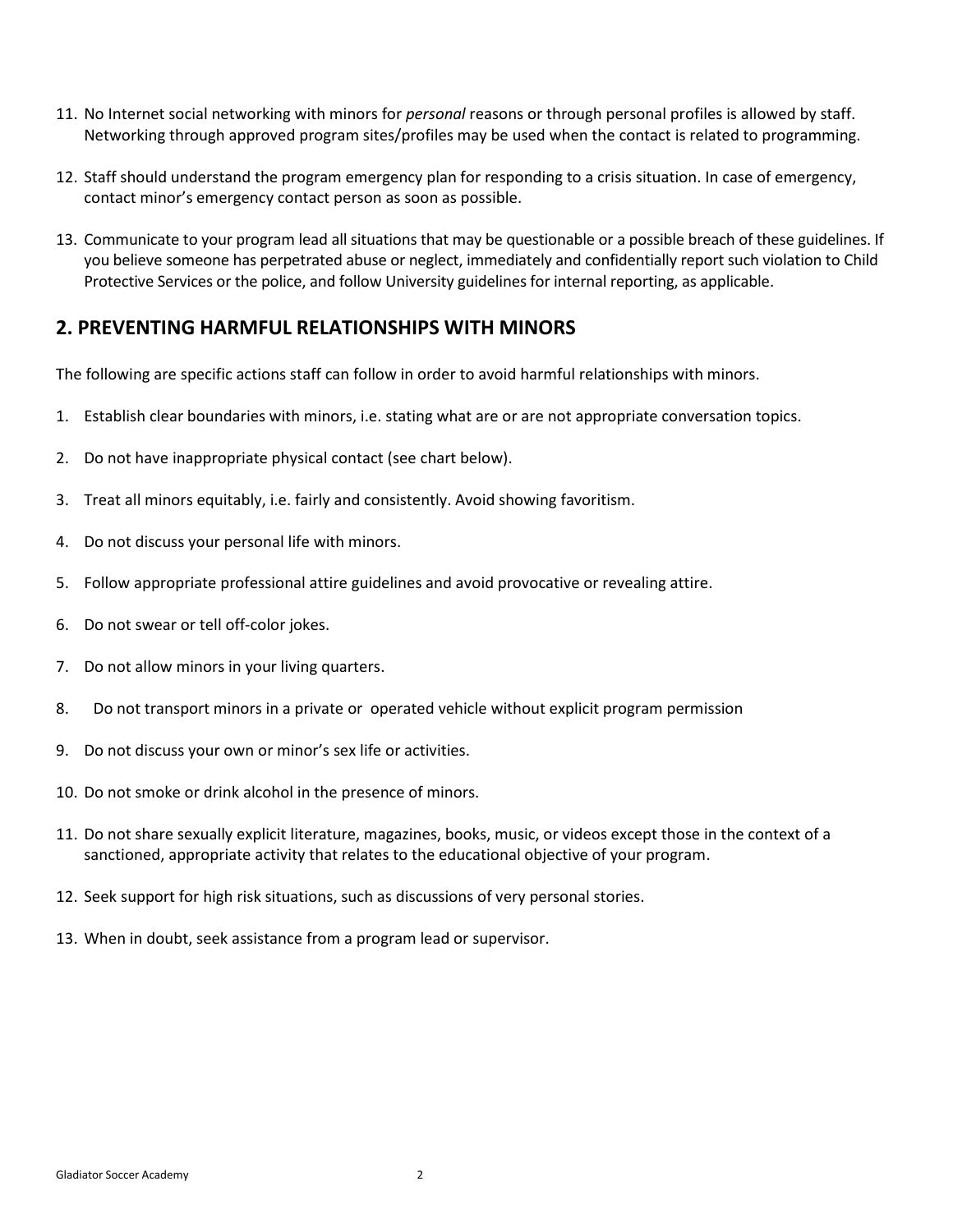## **3. APPROPRIATE & INAPPROPRIATE INTERACTIONS**

The following chart lists unacceptable and acceptable behaviors and actions with minors. It is intended to give clarity to unacceptable interaction between staff (employee or volunteer) and minors and the consequences for those actions. **The lists are illustrative and not all-inclusive; other behaviors may be identified**.

| Zero Tolerance<br>These behaviors, when substantiated,<br>represent gross misconduct and may include<br>termination of employment. |                                                                                                                                                                                                                                                                                                                                                                                                                                                     | <b>Not Allowed</b><br>These behaviors could result in corrective<br>action up to and including termination of<br>employment. |                                                                                                                                                                                                                                                                                                                                                                                                                                                                                                   | <b>Appropriate</b><br>These behaviors are<br>generally ok. However,<br>even appropriate touch can<br>be inappropriate when<br>excessive, done for staff's<br>personal pleasure or when<br>the intention is to give<br>preferential treatment. |                                                                                                                                                                                                              |
|------------------------------------------------------------------------------------------------------------------------------------|-----------------------------------------------------------------------------------------------------------------------------------------------------------------------------------------------------------------------------------------------------------------------------------------------------------------------------------------------------------------------------------------------------------------------------------------------------|------------------------------------------------------------------------------------------------------------------------------|---------------------------------------------------------------------------------------------------------------------------------------------------------------------------------------------------------------------------------------------------------------------------------------------------------------------------------------------------------------------------------------------------------------------------------------------------------------------------------------------------|-----------------------------------------------------------------------------------------------------------------------------------------------------------------------------------------------------------------------------------------------|--------------------------------------------------------------------------------------------------------------------------------------------------------------------------------------------------------------|
|                                                                                                                                    | PHYSICAL CONTACT:                                                                                                                                                                                                                                                                                                                                                                                                                                   |                                                                                                                              | PHYSICAL CONTACT:                                                                                                                                                                                                                                                                                                                                                                                                                                                                                 |                                                                                                                                                                                                                                               | <b>PHYSICAL CONTACT:</b>                                                                                                                                                                                     |
| 1.<br>2.<br>3.                                                                                                                     | Sexual abuse, molestation.<br>Physical abuse, punishment, discipline (e.g.<br>use of physical force, striking, squeezing,<br>whether used for behavior management or<br>not).<br>Physical interaction involving intimate touch<br>or other risk of injury (e.g. tickling, wrestling,<br>twisting nipples, swinging minors by ankles or<br>wrists, massages, caressing, sitting on lap,<br>patting on bottom, kissing).                              | 1.<br>2.<br>3.<br>4.<br>5.                                                                                                   | Frontal hugs and bear hugs.<br>Holding hands - intent is to eliminate<br>special, singular relationships (ok for<br>groups, games and with very young<br>children who need assistance).<br>Patting on head (demeaning in some<br>cultures)<br>Touching any parts of the body without<br>consent.<br>Restraint of a minor (unless minor is an                                                                                                                                                      | 1.<br>2.<br>3.<br>4.                                                                                                                                                                                                                          | Shaking hands.<br>High fives.<br>Hand signs and greetings.<br>Even physical contact that<br>is considered<br>'appropriate' must be<br>consented to by the<br>minor, and be appropriate<br>for the situation. |
| 4.<br>5.<br>6.                                                                                                                     | <b>OTHER ACTIONS:</b><br>Verbal abuse (e.g. yelling in aggressive or<br>threatening manner; belittling, including<br>making fun of the individual/ individual's<br>family, national origin, religion, sexuality,<br>ethnicity, disabilities, sexual orientation;<br>threatening bodily harm to the individual or<br>individual's family/friends).<br>Bullying, taunting; intimidation of physical<br>force.<br>Using inappropriate consequences for | 6.<br>7.<br>8.                                                                                                               | immediate danger to self or others; to<br>avoid harm to a minor, physically<br>redirecting minor to safety).<br>Being rough with minors for behavior<br>management (eg. yanking arm, grabbing<br>shoulder, pushing minor into position).<br>Roughhousing (aggressive physical contact,<br>often for fun, minor not in control of body).<br>Lifting, carrying, piggy-back or arm-chair<br>rides (exceptions could be for challenge<br>course activities, group games, moving an<br>injured minor). |                                                                                                                                                                                                                                               |                                                                                                                                                                                                              |
|                                                                                                                                    | behavior (e.g. closing minor in closet, cabinet;<br>restraining minor inappropriately such as<br>tying their hands with string, taping their<br>mouth).                                                                                                                                                                                                                                                                                             | 9.                                                                                                                           | <b>OTHER ACTIONS:</b><br>Emotional abuse (eg. sarcasm, harsh or<br>abusive words; rejecting or stating you do                                                                                                                                                                                                                                                                                                                                                                                     |                                                                                                                                                                                                                                               |                                                                                                                                                                                                              |
| 7.                                                                                                                                 | Neglect - failure to provide for basic needs of<br>minors (e.g. failing to provide appropriate<br>medical care, access to restrooms, or access<br>to food/water).                                                                                                                                                                                                                                                                                   |                                                                                                                              | not like a minor).<br>10. Neglect - denying snack or other comfort<br>as a behavior consequence.<br>11. Personal gifts to minors or their parents                                                                                                                                                                                                                                                                                                                                                 |                                                                                                                                                                                                                                               |                                                                                                                                                                                                              |
| 8.                                                                                                                                 | Telling or asking a minor not to tell an adult<br>or parent of words or actions of staff or<br>volunteers.                                                                                                                                                                                                                                                                                                                                          |                                                                                                                              | (includes any gift, note, craft, food or<br>beverage intended to give a minor and/or<br>parent special attention not given to                                                                                                                                                                                                                                                                                                                                                                     |                                                                                                                                                                                                                                               |                                                                                                                                                                                                              |
| 9.                                                                                                                                 | Founded violation from Child Protective<br>Services or law enforcement agency relating<br>to the safety of a minor.                                                                                                                                                                                                                                                                                                                                 |                                                                                                                              | others).<br>12. Losing a minor (depends on duration,<br>when/where minor found, how occurred).                                                                                                                                                                                                                                                                                                                                                                                                    |                                                                                                                                                                                                                                               |                                                                                                                                                                                                              |
|                                                                                                                                    | 10. Failure to fully cooperate with an<br>investigation by program staff, law<br>enforcement agency or other authorized<br>outside agency.<br>11. Sexual exploitation (e.g. sharing or taking<br>nude pictures).<br>12. Being nude in front of minors under your care                                                                                                                                                                               |                                                                                                                              | 13. Crossing boundaries of appropriate and<br>inappropriate interaction with minors<br>(including telling stories of personal sexual<br>relationships, illegal activity, siding with<br>minors as opposed to supporting staff with<br>rules).<br>14. Singling a minor out for favored attention                                                                                                                                                                                                   |                                                                                                                                                                                                                                               |                                                                                                                                                                                                              |
|                                                                                                                                    | or direction.                                                                                                                                                                                                                                                                                                                                                                                                                                       |                                                                                                                              | or giving the appearance of grooming.                                                                                                                                                                                                                                                                                                                                                                                                                                                             |                                                                                                                                                                                                                                               |                                                                                                                                                                                                              |

# **ABUSE PREVENTION RULES, cont'd**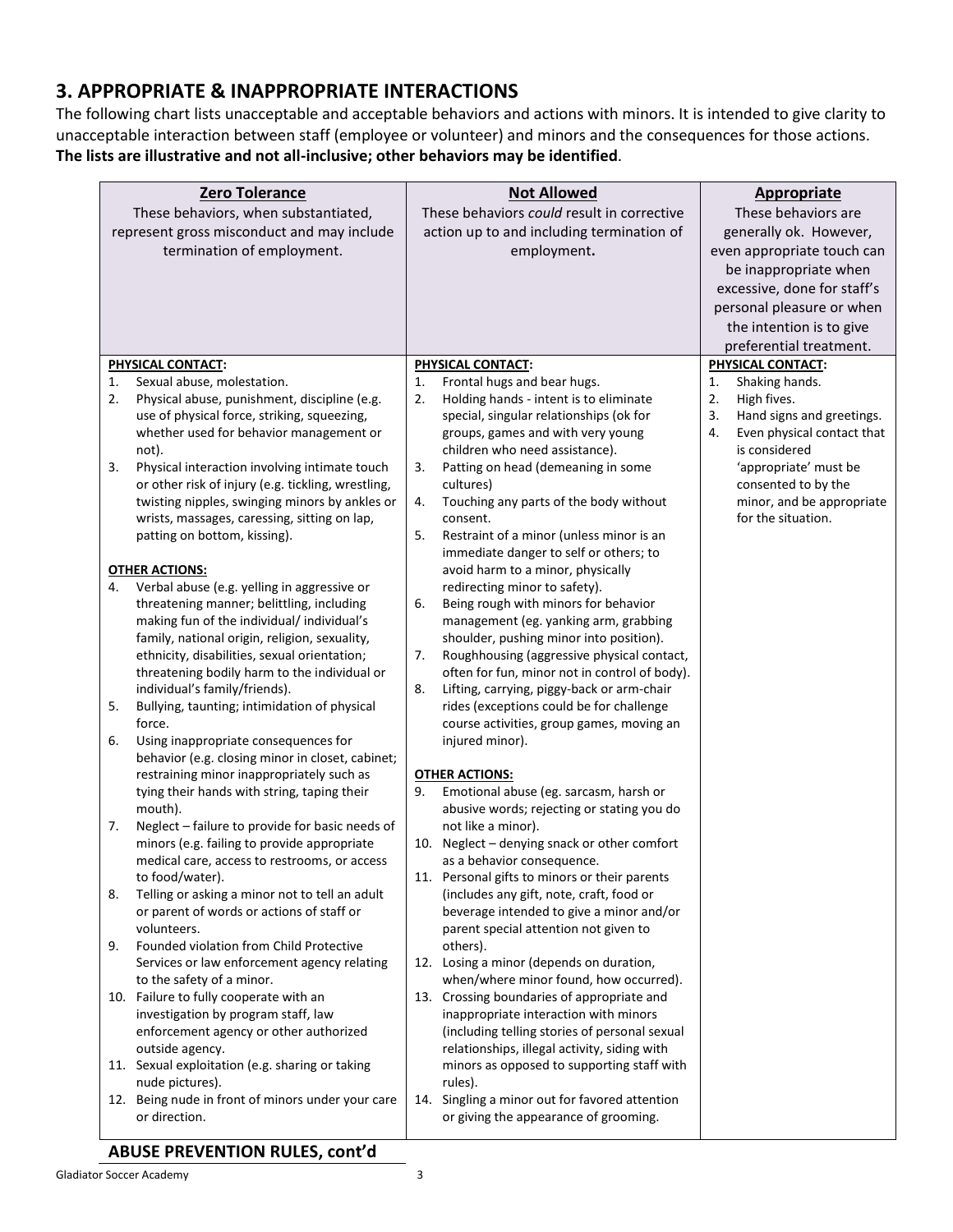|     | <b>Zero Tolerance</b>                                                                                                                                                                              |            | <b>Not Allowed</b>                                                                                                                                                                       | Appropriate |
|-----|----------------------------------------------------------------------------------------------------------------------------------------------------------------------------------------------------|------------|------------------------------------------------------------------------------------------------------------------------------------------------------------------------------------------|-------------|
|     | <b>PROCEDURES:</b>                                                                                                                                                                                 |            | <b>PROCEDURES:</b>                                                                                                                                                                       |             |
|     | 13. Supervisory staff instructing employee in<br>mandatory reporting situation not to make a<br>report.                                                                                            |            | 15. Failing to report suspicion of abuse or<br>neglect internally and to Child Protective<br>Services.                                                                                   |             |
|     | 14. Unauthorized off-hours contact, including but<br>not limited to: babysitting, movies, foster<br>care, weekend trips, dating, social networking<br>and texting.                                 |            | 16. Violating reporting procedures or failing to<br>report rule-breaking to supervisor.<br>17. Supervisory staff instructing employee not<br>to report a situation to risk management or |             |
| 15. | Dating a program participant who is a minor.                                                                                                                                                       |            | human resources.                                                                                                                                                                         |             |
| 16. | Serving food with nuts or other allergens to a<br>minor with known allergies.                                                                                                                      |            | <b>ADDITIONAL:</b><br>18. Illegal activity outside program hours or off                                                                                                                  |             |
|     | <b>ADDITIONAL:</b>                                                                                                                                                                                 |            | site.                                                                                                                                                                                    |             |
| 18. | 17. Illegal activity on work time.<br>Undisclosed past criminal history (as required<br>by routine background check performed at<br>hiring).<br>19. Using, selling or providing alcohol or illegal | 19.<br>20. | Bringing or carrying a weapon into the<br>program.<br>Being in possession of or being under<br>influence of alcohol or drugs on site and/or                                              |             |
|     | drugs on site, or in program. Selling or<br>providing over-the-counter drugs to minors,<br>except by documented parental<br>authorization.                                                         |            | in program.                                                                                                                                                                              |             |

#### **Educating minors**

Minors may be informed in a manner that is age appropriate of their right to set their own physical limits for personal safety. They will be encouraged to tell an adult if someone is abusing them. They will also be encouraged to tell an adult if they are in a situation or observe something that makes them uncomfortable.

#### **Consequences of inappropriate behaviors**

Gladiator Soccer Academy takes these matters seriously. In the case of suspected abuse or neglect of a minor will adhere to existing policies and procedures for corrective action. Actions taken will first and foremost consider the need to ensure the safety of minors participating in the program.

## **4. HOW TO REPORT SUSPECTED ABUSE OR NEGLECT OF A MINOR**

## **All Gladiator Soccer Academy employees and volunteers are required to report suspected child abuse or neglect to the authorities, as outlined below.**

#### **Abuse can occur:**

- 1. At home or away from the program; signs of abuse may be observed at the program, or a minor makes a written or oral disclosure.
- 2. During the program by an employee, volunteer or other adult or minor:
	- a. Staff can break rules or cross boundaries of appropriate interaction with minors.
	- b. Minors can act out by themselves or with other minors, including bullying, intimidation or other prohibited acts.

*If you have reasonable cause to believe a minor has been abused, or if a minor has disclosed an abuse to you, you have a duty to report that abuse to the proper authorities. Failure to do so is a violation of Gladiator Soccer Academy Guidelines for Working with Minors and may result in disciplinary action, up to and including dismissal. Even if you're not sure whether something constitutes abuse, it's better to have others help you decide, rather than keep information to yourself.*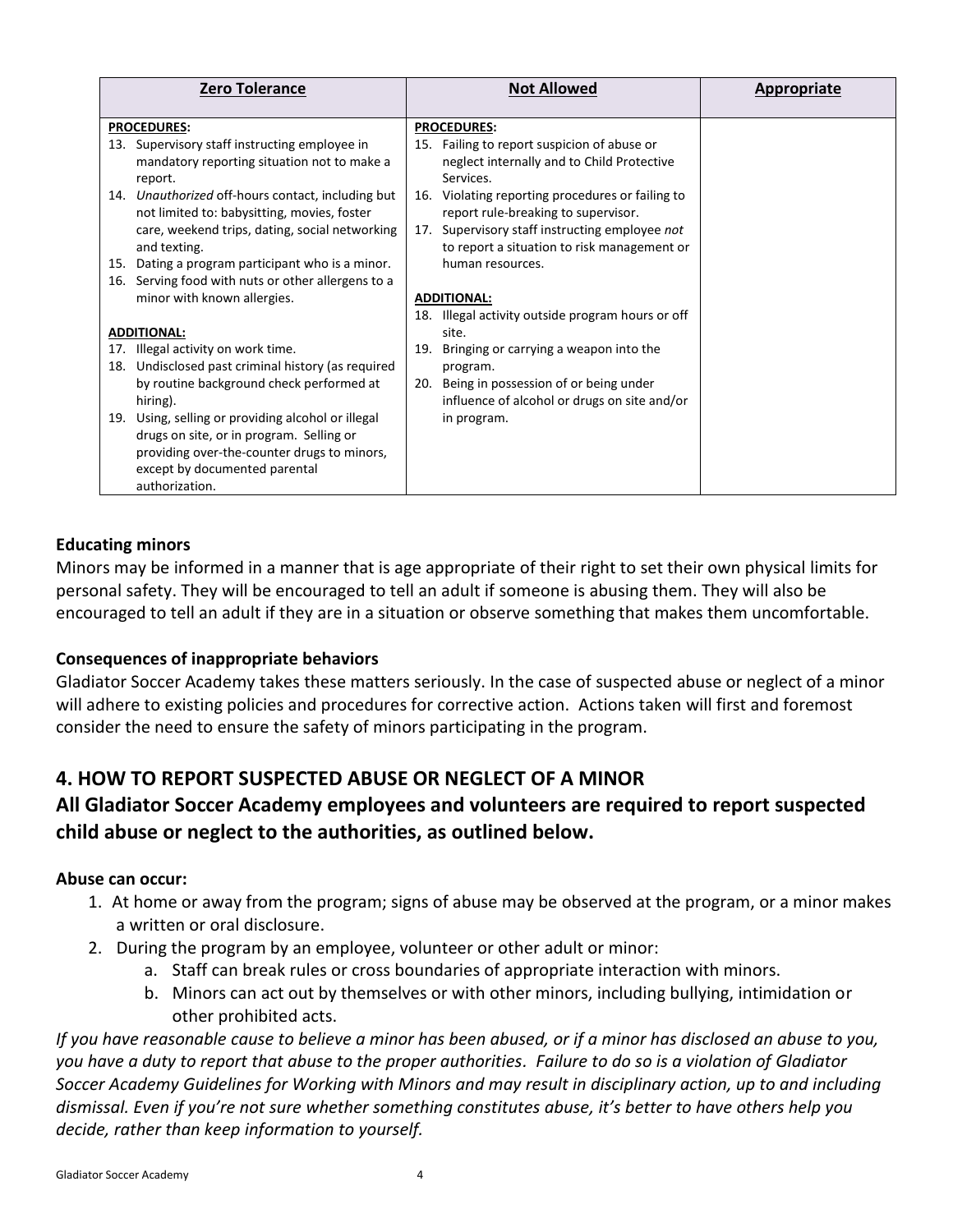*If you are a mandated reporter, you are required by law to report known or suspected instances where a minor has been abused or neglected. Not doing so is considered a gross misdemeanor. You are a mandated reporter if you are an educator OR if you have regular supervisory authority over any staff whom you believe has caused a minor to suffer abuse or neglect.*

**At the first reasonable cause to believe that** *abuse or neglect* **occurred (off-site or on-site), or if you witness abusive behaviors, you must:**

**1) If the safety of a minor is of immediate concern, call the police:** 

• **Call 9-1-1 for immediate intervention**.

**2) For all other cases, call either Child Protective Services (CPS) or local law enforcement within 48 hours:**

Questions that will be asked when you call:

- The name, address and age of the minor.
- The name and address of the minor's parent, guardian or other persons having custody of the minor.
- The nature and extent of the abuse or neglect, including location and description of the incident.
- Any knowledge of previous incidences.
- Any other information which may be helpful in establishing the cause of the minor's abuse or neglect and the identity of the perpetrator.

You do not need to have all of the above information when you call to make a report, but the more accurate information you can provide, the better equipped the office will be to assess the child's risk. Provide the information you are able to obtain, as clearly and objectively as possible. Describing actions, symptoms, physical observations or telling what is said, is more helpful than giving your opinion.

**If you are unsure about whether a report is justified, you may use Child Protective Services (CPS) as a sounding board to help determine whether a report should be made and to whom.Confidentiality of information related to abuse is crucial and should be limited to the immediate supervisor, any authorities called, and designated UW internal reporting recipient(s).**

# **6. RULE OF TWO**

The Rule of Two states that there will always be two screened and NCCP trained or certified coaches with an athlete, especially a minor athlete, when in a potentially vulnerable situation. This means that any one-on-one interaction between a coach and an athlete must take place within earshot and view of the second coach, with the exception of medical emergencies. One of the coaches must also be of the same gender as the athlete. Should there be a circumstance where a second screened and NCCP trained or certified coach is not available, a screened volunteer, parent, or adult can be recruited. This rule serves to protect minor athletes in potentially vulnerable situations by ensuring that more than one adult is present. Vulnerable situations can include closed doors meetings, travel, and training environments amongst others. Organizations must create and implement, policies and procedures, in a sustainable, phased and measurable process, that limit the instances where these situations are possible.

Gladiator Employees Must provide proper documentation of - Criminal Record Check (CRC) with Vulnerable Sector Check (VSC) OR Enhanced Police Information Check (EPIC) before entry into any coaching role.